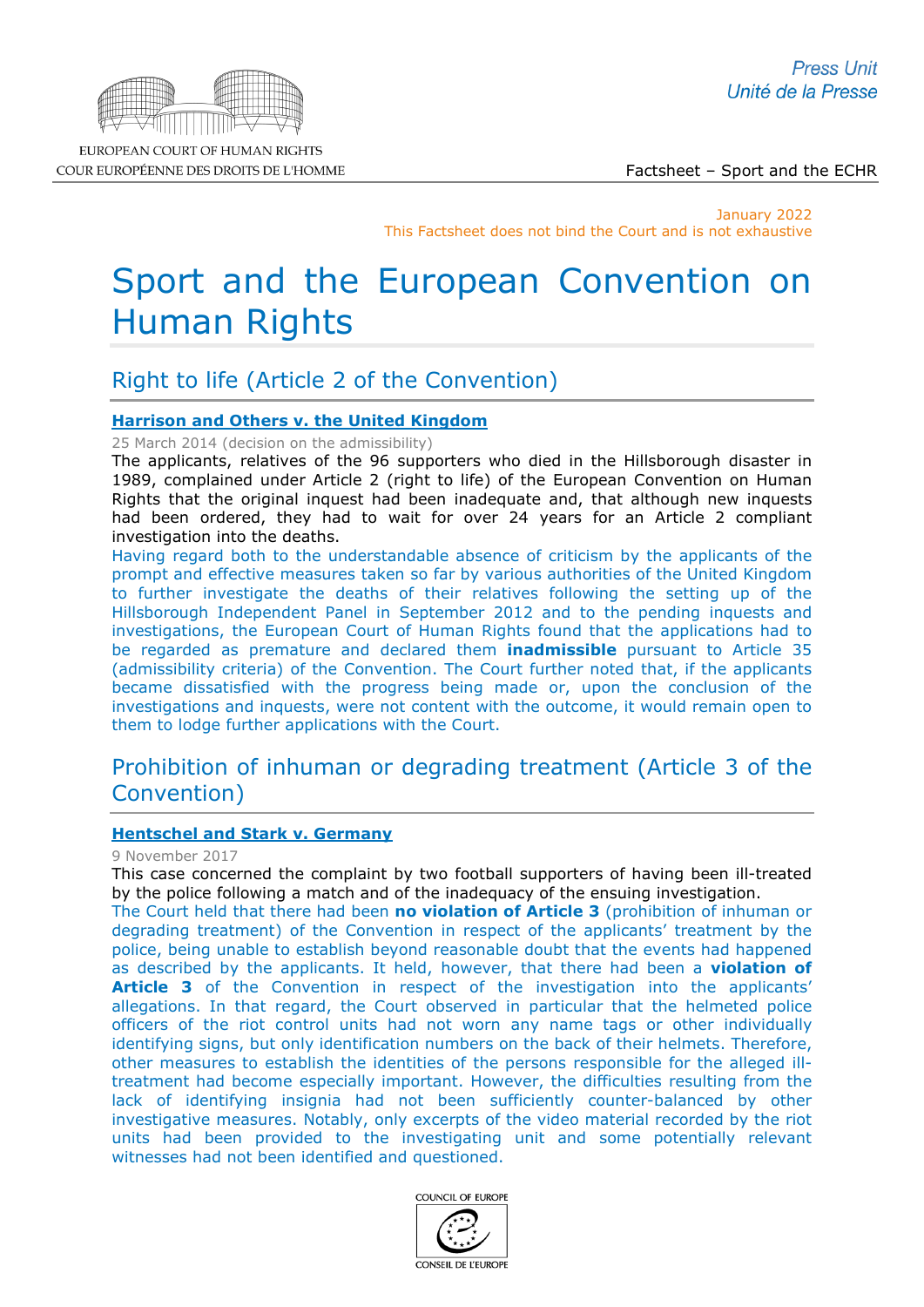#### **Pending application**

### **[Semenya v. Switzerland \(no. 10934/21\)](http://hudoc.echr.coe.int/eng?i=003-7021287-9471834)**

Application communicated to the Swiss Government on 3 May 2021

The applicant, an international athlete specialising in middle-distance races (800 to 3,000 metres), complains about regulations issued by the International Association of Athletics Federations (IAAF), requiring her to lower her natural testosterone levels through hormone treatment in order to be eligible to compete as a woman in international sporting events.

The Court gave notice of the application to the Swiss Government and put questions to the parties under Articles 3 (prohibition of inhuman or degrading treatment) and 8 (right to respect for private life), taken alone and in conjunction with Article 14 (prohibition of discrimination), as well as under Article 6 (right to a fair hearing) and Article 13 (right to an effective remedy) of the Convention.

# Right to liberty and security (Article 5 of the Convention)

# **[Ostendorf v. Germany](http://hudoc.echr.coe.int/eng-press?i=003-4282482-5111626)**

7 March 2013

The applicant, a football supporter, complained about his four-hour police custody in order to prevent him from organising and taking part in a violent brawl between football hooligans.

The Court held that there had been **no violation of Article 5 § 1** (right to liberty and security) of the Convention, finding that the applicant's police custody had been justified under that Article as detention "in order to secure the fulfilment of an obligation prescribed by law". The Court considered in particular that his custody had served to fulfil the specific and concrete obligation on the applicant to refrain from arranging a brawl between opposing groups of hooligans at a football match.

### **S., V. and A. v. Denmark (applications nos. [35553/12, 36678/12](http://hudoc.echr.coe.int/eng-press?i=003-6231634-8099210) and [36711/12\)](http://hudoc.echr.coe.int/eng-press?i=003-6231634-8099210)**

#### 22 October 2018 (Grand Chamber)

This case concerned the applicants' detention in October 2009 for over seven hours when they were in Copenhagen to watch a football match between Denmark and Sweden. The authorities detained the applicants in order to prevent hooligan violence. The applicants unsuccessfully sought compensation before the Danish courts. They complained in particular that their detention had been unlawful as it had exceeded the time-limit prescribed by domestic law.

The Court held that there had been **no violation of Article 5 § 1** (right to liberty and security) of the Convention, finding that the Danish courts had struck the right balance between the applicants' right to liberty and the importance of preventing hooliganism. In particular, the courts had thoroughly examined the police's strategy to avoid clashes on the day in question, finding that they had: taken into account the six-hour time-limit for preventive detention under national law, even though it had been slightly overrun; engaged proactive dialogue with fans/supporters, before employing more drastic measures such as detention; aimed to only detain those, such as the applicants, who had been identified as a risk to public safety; and, carefully monitored the situation so that the applicants could be released as soon as the situation had calmed down. The authorities had moreover provided concrete evidence specifying the time, place and victims of the offence of hooliganism which the applicants would in all likelihood have been involved in had it not been prevented by their detention. In finding that the applicants' detention had been permissible under the Convention the Court applied a flexible approach so that the police's use of short-term detention to protect the public was not made impracticable. In particular, it clarified and adapted its case-law under Article 5 § 1 (c) of the Convention, finding that the second part of that provision, namely "when it is reasonably considered necessary to prevent committing an offence",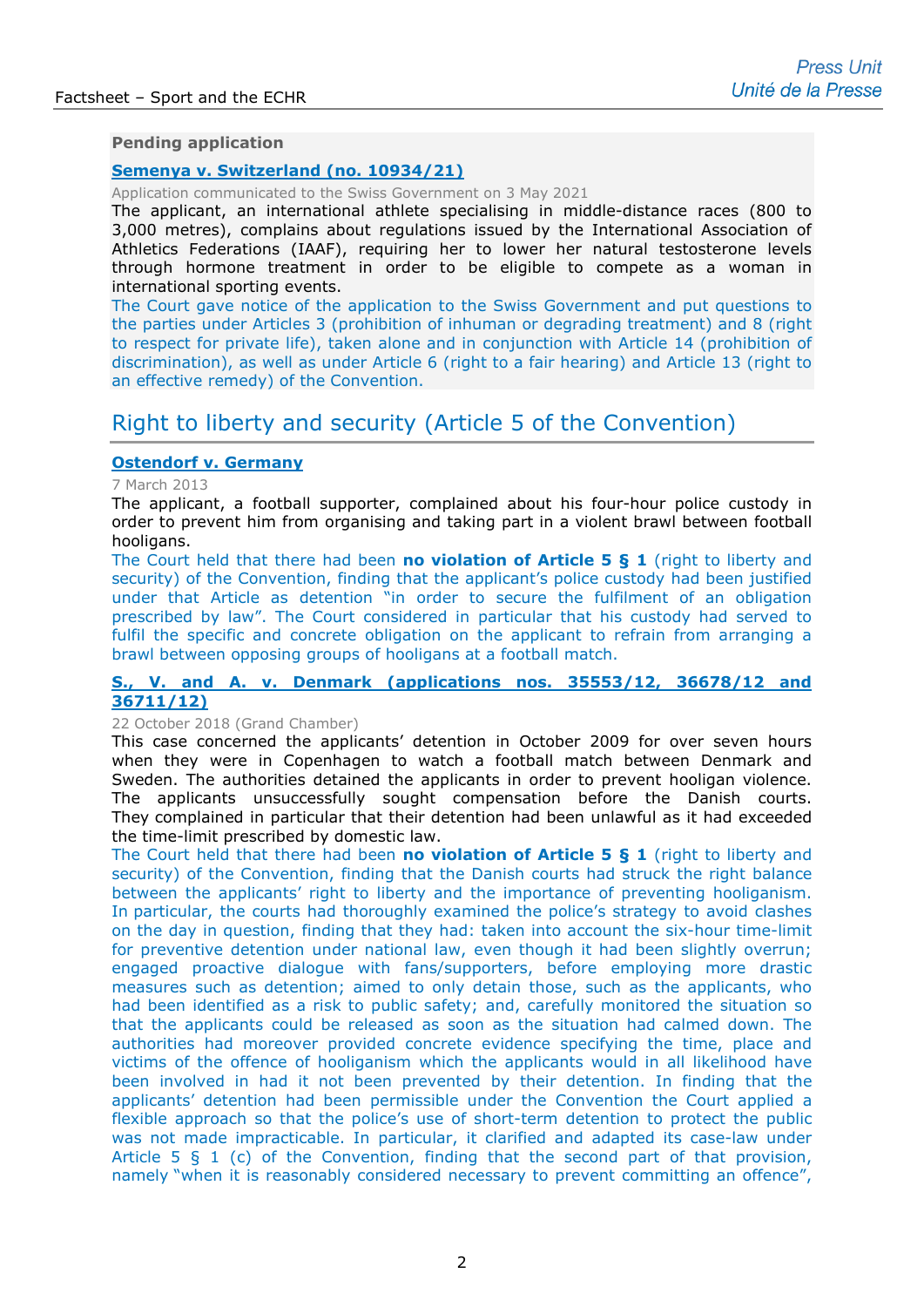could be seen as a distinct ground for deprivation of liberty, outside the context of criminal proceedings.

# Right to a fair trial (Article 6 of the Convention)

# **[FC Mretebi v. Georgia](http://hudoc.echr.coe.int/eng?i=001-81996)**

#### 31 July 2007

This case concerned large sums of money linked to the transfer of a footballer between Georgian and foreign clubs. In that case the applicant club was refused exemption from the payment of court fees by the Supreme Court; as a result, its appeal was not examined. The applicant club complained in particular that it had been denied access to a court.

The Court held that there had been a **violation of Article 6 § 1** (right to a fair trial) of the Convention, finding that there had been an unjustified denial of access to court. It observed in particular that the Supreme Court had failed to secure a proper balance between, on the one hand, the interests of the State in securing reasonable court fees and, on the other hand, the interests of the applicant in vindicating its claim through the courts.

#### **[Liga Portuguesa de Futebol Profissional v. Portugal](http://hudoc.echr.coe.int/eng-press?i=003-3929953-4544958)**

#### 27 April 2012 (decision on the admissibility)

Relying in particular on Article 6 § 1 (right to a fair trial) of the Convention, the applicant in this case, which organises professional football championships in Portugal, complained, inter alia, that in a case against the Portuguese tax authorities, it had not been provided with the opinion of the prosecution service.

Finding that the applicant had not suffered any significant disadvantage in the exercise of his right to participate adequately in the proceedings at issue, on the ground in particular that the opinion of the prosecution service contained no new elements, and after having found that respect for the human rights secured by the Convention did not require an examination of the application on the merits and that the applicant's case had been examined on the merits at first instance and on appeal, the Court declared **inadmissible** the applicant's complaint under Article 6 of the Convention.

#### **[Mutu and Pechstein v. Switzerland](http://hudoc.echr.coe.int/eng-press?i=003-6207200-8059022)**

2 October 2018

This case concerned the lawfulness of proceedings brought by professional athletes before the Court of Arbitration for Sport (CAS). The applicants, a professional footballer and a professional speed skater, submitted in particular that the CAS could not be regarded as an independent and impartial tribunal. The second applicant also complained that she had not had a public hearing before the International Skating Union disciplinary board, the CAS or the Swiss Federal Supreme Court, despite her explicit requests to that end.

The Court held that there had been **no violation of Article 6 § 1** (right to a fair trial) of the Convention with regard to the alleged lack of independence of the Court of Arbitration for Sport (CAS). It found that the CAS arbitration proceedings to which the applicants had been parties were required to offer all the safeguards of a fair hearing, and that the second applicant's allegations concerning a structural absence of independence and impartiality in the CAS, like the first applicant's criticisms concerning the impartiality of certain arbitrators, had to be rejected. In contrast, the Court held that there had been a **violation of Article 6 § 1** of the Convention in the case of the second applicant, with regard to the lack of a public hearing before the CAS, finding that the questions concerning the merits of the sanction imposed on her for doping, discussed before the CAS, required a hearing that was subject to public scrutiny.

*See also*: *[Bakker v. Switzerland](http://hudoc.echr.coe.int/eng?i=001-196440)*, decision (Committee) on the admissibility of 3 September 2019.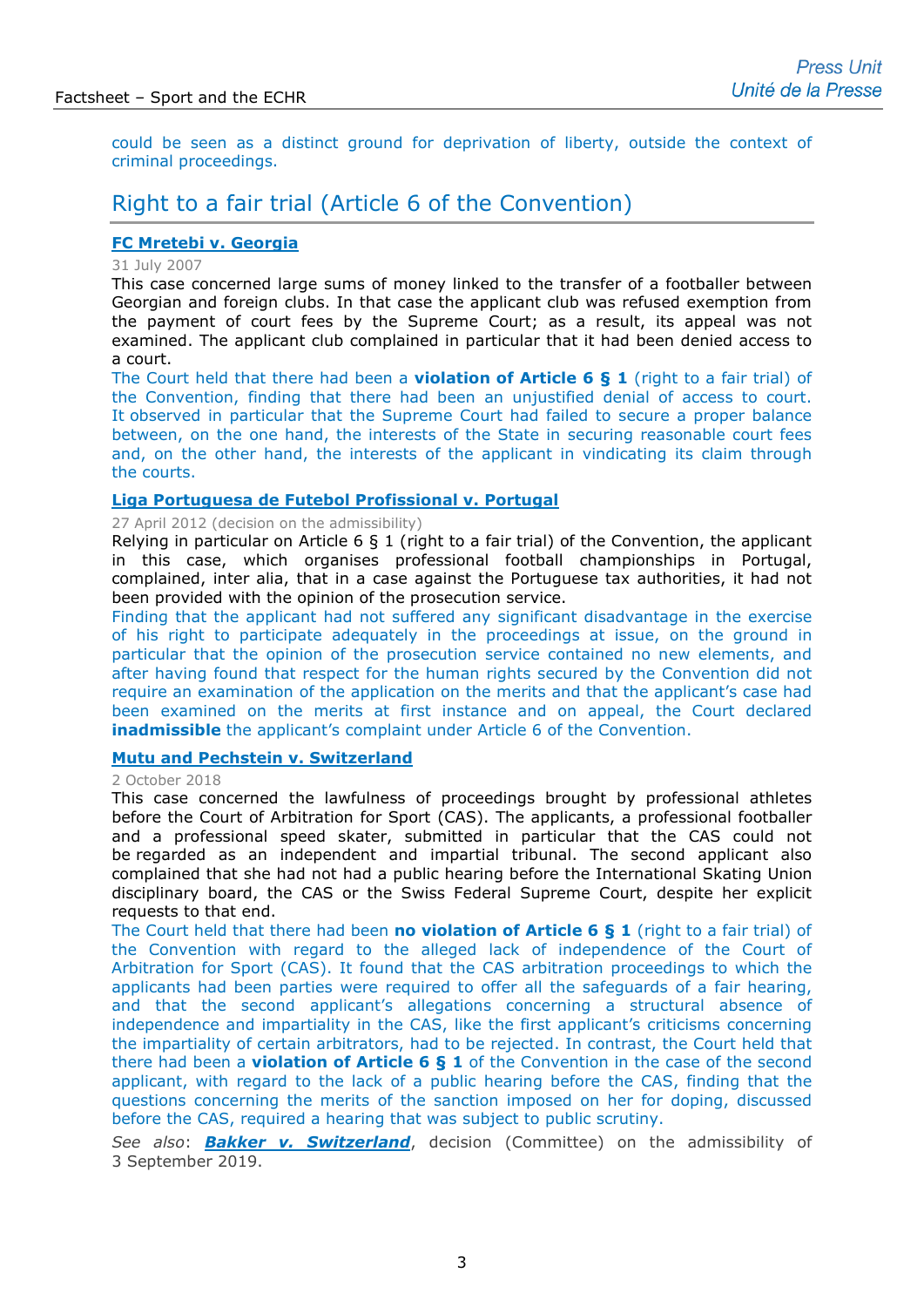# **[Ali Riza and Others v. Turkey](http://hudoc.echr.coe.int/eng-press?i=003-6622299-8788049)**

#### 28 January 2020

This case concerned football disputes. The applicants – a professional football player, three amateur football players and a football referee – alleged in particular that proceedings before the Arbitration Committee of the Turkish Football Federation ("the TFF") had lacked independence and impartiality. They alleged inter alia that the members of the Committee who had decided on their cases were biased towards football clubs because they had been appointed by the TFF's Board of Directors, which was predominately composed of former members or executives of football clubs.

The Court held that there had been a **violation of Article 6 § 1** (right to a fair trial) of the Convention on account of the lack of independence and impartiality of the TFF in respect of the first and the fifth applicants. The first one's dispute was over his contract, while the second one's concerned his downgrading. The TFF decisions on their cases were not subject to judicial review. The Court found in particular that the executive body of the TFF, the Board of Directors, which had always largely consisted of members or executives of football clubs, had too strong an influence over the organisation and functioning of the Arbitration Committee. Nor did TFF law provide appropriate safeguards to protect members of the Arbitration Committee from any outside pressure. The Court further declared the three amateur football players' complaints **inadmissible**, in particular because Article 6 of the Convention was not applicable in their cases. Lastly, noting that the case revealed a systemic problem as regards the settlement of football disputes in Turkey, the Court indicated under Article 46 (binding force and execution of judgments) of the Convention that the State should take measures to ensure the structural independence of the Arbitration Committee.

*See also*: *Sedat Doğan v. Turkey***,** *[Naki et Amed Sportif Faaliyetler Kulübü](http://hudoc.echr.coe.int/eng-press?i=003-7022518-9473785)  Derneği v. Turkey* **and** *[Ibrahim Tokmak v. Turkey](http://hudoc.echr.coe.int/eng-press?i=003-7022518-9473785)*, judgments of 18 May 2021.

#### **[Platini v. Switzerland](http://hudoc.echr.coe.int/eng-press?i=003-6657864-8849494)**

11 February 2020 (decision on the admissibility)

See below, under "Right to respect for private and family life and home (Article 8 of the Convention)".

#### **[Ali Rıza v. Switzerland](http://hudoc.echr.coe.int/eng-press?i=003-7078737-9570367)**

### 13 July 2021

This case concerned a dispute between a professional footballer and his former Turkish League club, Trabzonspor. The applicant complained that he had been ordered by the Turkish Football Federation to pay damages for leaving the club without notice before the expiry of his contract. He applied to the Court of Arbitration for Sport (CAS), based in Lausanne, which ruled that it had no jurisdiction to hear the case. That decision was upheld by the Federal Supreme Court. The applicant submitted that he had been unable to bring his case before an impartial and independent tribunal and that his right of access to a court had been infringed as a result. He also complained that he had not been given a hearing and that the principle of equality of arms had not been observed before the Federal Supreme Court.

The Court held that there had been **no violation of Article 6 § 1** (right to a fair trial) of the Convention as regards the right of access to a court. It found, in particular, that the CAS had given a convincing explanation, in a detailed and reasoned decision, as to why it was unable to deal with the dispute and, in particular, why the dispute had no international element. That being so, the applicant had applied to a court that did not have jurisdiction to examine his complaints. The judgment of the Federal Supreme Court likewise contained reasons, addressing all the grounds of appeal raised by the applicant. The decisions of both courts were neither arbitrary nor manifestly unreasonable. In the present case, the Court held, in view of the above considerations, the extremely tenuous link between the applicant's dispute and Switzerland, and the specific nature of proceedings before the CAS and the Federal Supreme Court, that the restriction of the right of access to a court had not been disproportionate to the aim pursued, namely the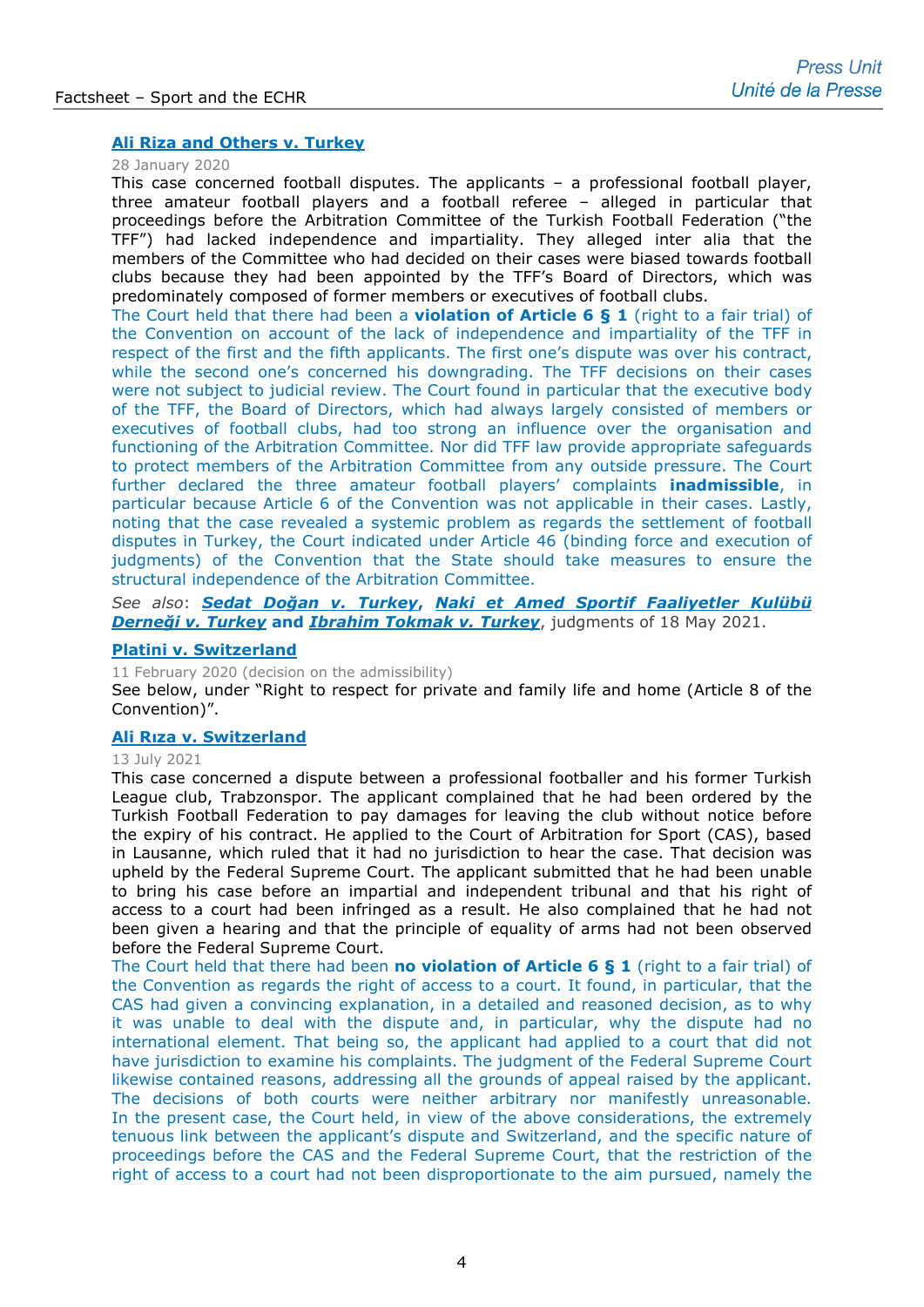proper administration of justice and the effectiveness of domestic court decisions. The Court further declared **inadmissible** the complaints concerning the failure to hold a hearing and the alleged non-compliance with the principle of equality of arms, holding that those complaints were manifestly ill-founded.

# Right to respect for private and family life and home (Article 8 of the Convention)

### **[Friend and Others v. the United Kingdom](http://hudoc.echr.coe.int/eng?i=002-1236)**

24 November 2009 (decision on the admissibility)

These applications concerned statutory bans introduced in the United Kingdom by the Protection of Wild Mammals (Scotland) Act 2002 and the Hunting Act 2004 on the traditional practice of hunting with dogs. The applicants, a non-governmental organisation, and eleven private individuals, challenged the legislation in the domestic courts but their appeals to the House of Lords were dismissed. The applicants complained in particular of a violation of their right to respect for their private life and, in some instances, of their homes.

The Court declared the applicants complaints under Article 8 (right to respect for private life and home) of the Convention **inadmissible** as being manifestly ill-founded. It observed in particular that, although private life was a broad concept, that did not mean that it protected every activity a person might seek to engage in with other human beings in order to establish and develop relationships with them. Despite the obvious sense of enjoyment and personal fulfilment the applicants derived from it and the interpersonal relations they developed through it, hunting was too far removed from the applicants' personal autonomy and the interpersonal relations they relied on were too broad and indeterminate in scope for the hunting bans to amount to an interference with their rights under Article 8. As further regards those applicants who had alleged that the inability to hunt on their land amounted to interference with their homes, the Court noted in particular that the concept of home did not include land over which the owner permitted or caused a sport to be conducted and it would strain the meaning of home to extend it in that way.

### **[Fédération Nationale des Syndicats Sportifs \(FNASS\) and Others v. France](http://hudoc.echr.coe.int/eng-press?i=003-5977677-7646084)** (see

also below, under "Freedom of movement")

#### 18 January 2018

This case concerned the requirement for a targeted group of sports professionals to notify their whereabouts for the purposes of unannounced anti-doping tests. The applicants alleged in particular that the mechanism requiring them to file complete quarterly information on their whereabouts and, for each day, to indicate a sixty-minute time-slot during which they would be available for testing, amounted to unjustified interference with their right to respect for their private and family life and their home.

The Court held that there had been **no violation of Article 8** (right to respect for private and family life and home) of the Convention in respect of the complaint of 17 of the individual applicants<sup>[1](#page-4-0)</sup>, finding that the French State had struck a fair balance between the various interests at stake. In particular, taking account of the impact of the whereabouts requirement on the applicants' private life, the Court nevertheless took the view that the public interest grounds which made it necessary were of particular importance and justified the restrictions imposed on their Article 8 rights. The Court also found that the reduction or removal of the relevant obligations would lead to an increase in the dangers of doping for the health of sports professionals and of all those who practise sports, and would be at odds with the European and international consensus on the need for unannounced testing as part of doping control.

<span id="page-4-0"></span> $1.$  In so far as the other applicants were concerned, the Court rejected the application as being incompatible *ratione personae*, pursuant to Article 35 (admissibility criteria) of the Convention.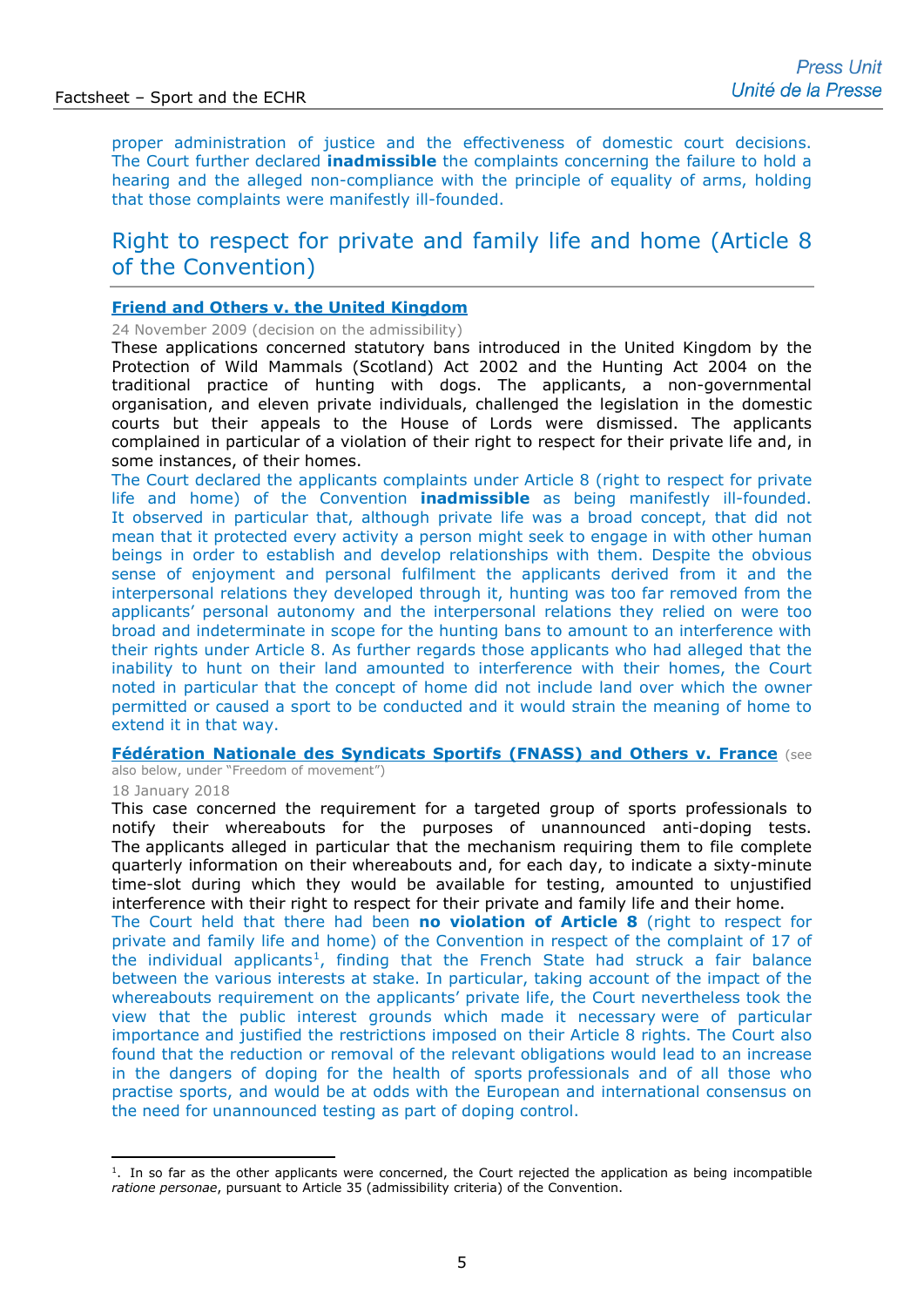# **[Platini v. Switzerland](http://hudoc.echr.coe.int/eng-press?i=003-6657864-8849494)**

# 11 February 2020 (decision on the admissibility)

Disciplinary proceedings had been brought against the applicant, a former professional football player, president of UEFA and vice president of FIFA, in respect of a salary "supplement" of 2 million Swiss francs (CHF), received in 2011 in the context of a verbal contract between him and FIFA's former President. He was suspended from any footballrelated professional activity for four years and fined CHF 60,000. He submitted in particular that the four-year suspension was incompatible with his freedom to exercise a professional activity.

The Court declared the application **inadmissible**. It found in particular that, having regard to the seriousness of the misconduct, the senior position held by the applicant in football's governing bodies and the need to restore the reputation of the sport and of FIFA, the sanction did not appear excessive or arbitrary. The domestic bodies had taken account of all the interests at stake in confirming the measure taken by FIFA, subsequently reduced by the Court of Arbitration for Sport. The Court also noted that the applicant had been afforded the domestic institutional and procedural safeguards allowing him to challenge FIFA's decision and submit his arguments in his defence.

#### **[Athletics South Africa v. Switzerland](http://hudoc.echr.coe.int/fre?i=001-213246)**

5 October 2021 (decision on the admissibility)

This application was closely linked to the case of [Semenya v. Switzerland \(no.](http://hudoc.echr.coe.int/eng?i=003-7021287-9471834)  [10934/21\),](http://hudoc.echr.coe.int/eng?i=003-7021287-9471834) currently pending before the Court. The applicant association, the regulatory authority of athletics in South Africa, argued in particular that the new Regulations issued by the International Association of Athletics Federations (IAAF), governing the eligibility requirements for classification as a female for athletes with differences of sex development (the so-called DSD Regulations), imposed an unjustified and disproportionate interference with the core of the right to the physical, moral and psychological integrity of the athlete. The applicant association also argued that M.C. Semenya suffered from an unjustified restriction on exercising her profession due to the DSD Regulations that precluded her from competing at an international level.

The Court declared the application **inadmissible** as being incompatible *ratione personae* with the provisions of the Convention. It observed in particular that, although the applicant association was recognised by the Swiss Federal Tribunal as having standing to challenge the DSD Regulations, this was not sufficient to be considered as victim for the purposes of Article 34 (individual applications) of the Convention. The applicant association, as a legal entity, was not a direct and personal victim of the alleged violations.

# **Pending application**

### **[Semenya v. Switzerland \(no. 10934/21\)](http://hudoc.echr.coe.int/eng?i=003-7021287-9471834)**

Application communicated to the Swiss Government on 3 May 2021 See above, under "Prohibition of inhuman or degrading treatment".

# Freedom of thought, conscience and religion (Article 9 of the Convention)

### **Dogru v. France [and Kervanci v. France](http://hudoc.echr.coe.int/sites/eng-press/pages/search.aspx?i=003-2569490-2781270)**

4 December 2008

The applicants, both Muslims, were enrolled in the first year of a state secondary school in 1998-1999. On numerous occasions they attended physical education classes wearing their headscarves and refused to take them off, despite repeated requests to do so by their teacher. The school's discipline committee decided to expel them from school for breaching the duty of assiduity by failing to participate actively in those classes, a decision that was upheld by the courts.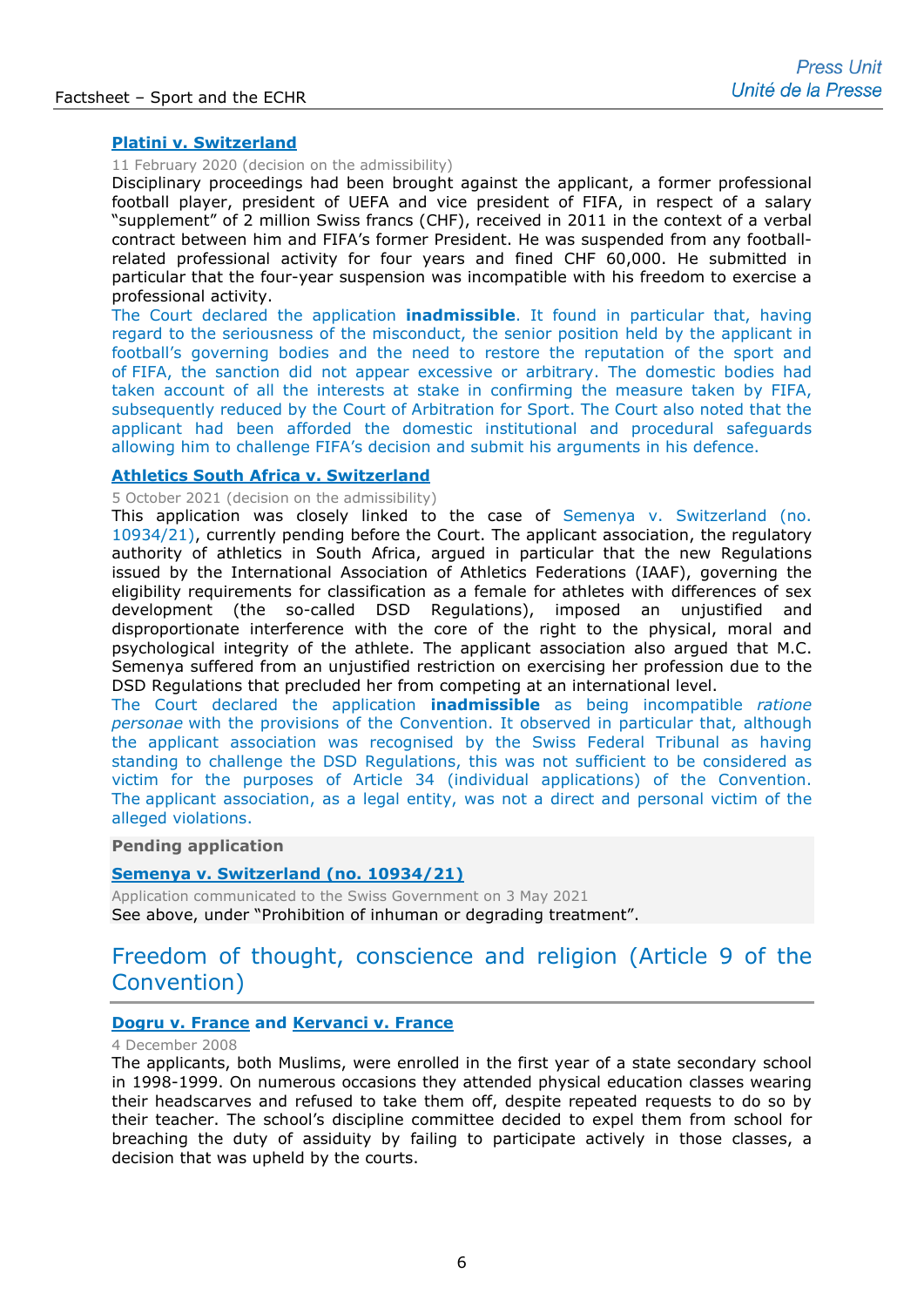The Court held that there had been **no violation of Article 9** (freedom of thought, conscience and religion) of the Convention in both cases, finding in particular that the conclusion reached by the national authorities that the wearing of a veil, such as the Islamic headscarf, was incompatible with sports classes for reasons of health or safety was not unreasonable. It accepted that the penalty imposed was the consequence of the applicants' refusal to comply with the rules applicable on the school premises – of which they had been properly informed – and not of their religious convictions, as they alleged.

# **Osmanoǧlu and Kocabaş [v. Switzerland](http://hudoc.echr.coe.int/eng-press?i=003-5592122-7062572)**

#### 10 January 2017

This case concerned the refusal of Muslim parents to send their daughters, who had not reached the age of puberty, to compulsory mixed swimming lessons as part of their schooling and the authorities' refusal to grant them an exemption.

The Court held that there had been **no violation of Article 9** (freedom of thought, conscience and religion) of the Convention, finding that by giving precedence to the children's obligation to follow the full school curriculum and their successful integration over the applicants' private interest in obtaining an exemption from mixed swimming lessons for their daughters on religious grounds, the Swiss authorities had not exceeded the considerable margin of appreciation afforded to them in the present case, which concerned compulsory education. The Court noted in particular that the children's interest in a full education, thus facilitating their successful social integration according to local customs and mores, prevailed over the parents' wish to have their children exempted from mixed swimming lessons. Sports education, of which swimming was an integral part in the school attended by the applicants' children, was of special importance for children's development and health. A child's interest in attending those lessons was not just to learn to swim and to take physical exercise, but above all to take part in that activity with all the other pupils, with no exception on account of the child's origin or the parents' religious or philosophical convictions. Moreover, the authorities had offered the applicants very flexible arrangements: their daughters had been allowed to wear a burkini during the swimming lessons and to undress with no boys present. Those arrangements had been such as to reduce the impact of the children's attendance at mixed swimming classes on their parents' religious convictions.

# Freedom of expression (Article 10 of the Convention)

# **[Hachette Filipacchi Presse Automobile and Dupuy v. France](http://hudoc.echr.coe.int/eng-press?i=003-2657405-2899610) [Société de conception de presse et d'édition](http://hudoc.echr.coe.int/eng-press?i=003-2657405-2899610) et Ponson v. France**

# 5 March 2009

These cases concerned the conviction of the publishers of two magazines and their publication directors for indirectly or unlawfully publishing tobacco advertising, in particular after they had published in the magazines *Action Auto Moto* and *Entrevue* in 2002 photographs of the Formula 1 driver Michael Schumacher wearing the logo of a cigarette brand. The applicants also complained of a difference in treatment in relation to motor sport broadcasts put out by the audiovisual media in a country where tobacco advertising is not forbidden.

The Court held that there had been **no violation of Article 10** (freedom of expression of the Convention). Bearing in mind how important it was to protect public health, the pressing need to take steps to protect our societies from the scourge of smoking, and the existence of a consensus at the European level regarding the prohibition of advertising in respect of tobacco products, it found that the restrictions imposed on the applicants' freedom of expression in the instant case had answered a pressing social need and had not been disproportionate to the legitimate aim pursued. The Court also held that there had been **no violation of Article 14** (prohibition of discrimination) **taken in conjunction with Article 10**, finding that the audiovisual media and the print media were not placed in similar or comparable situations. The Court observed in particular that, as the French courts had found, it was not at the time feasible, by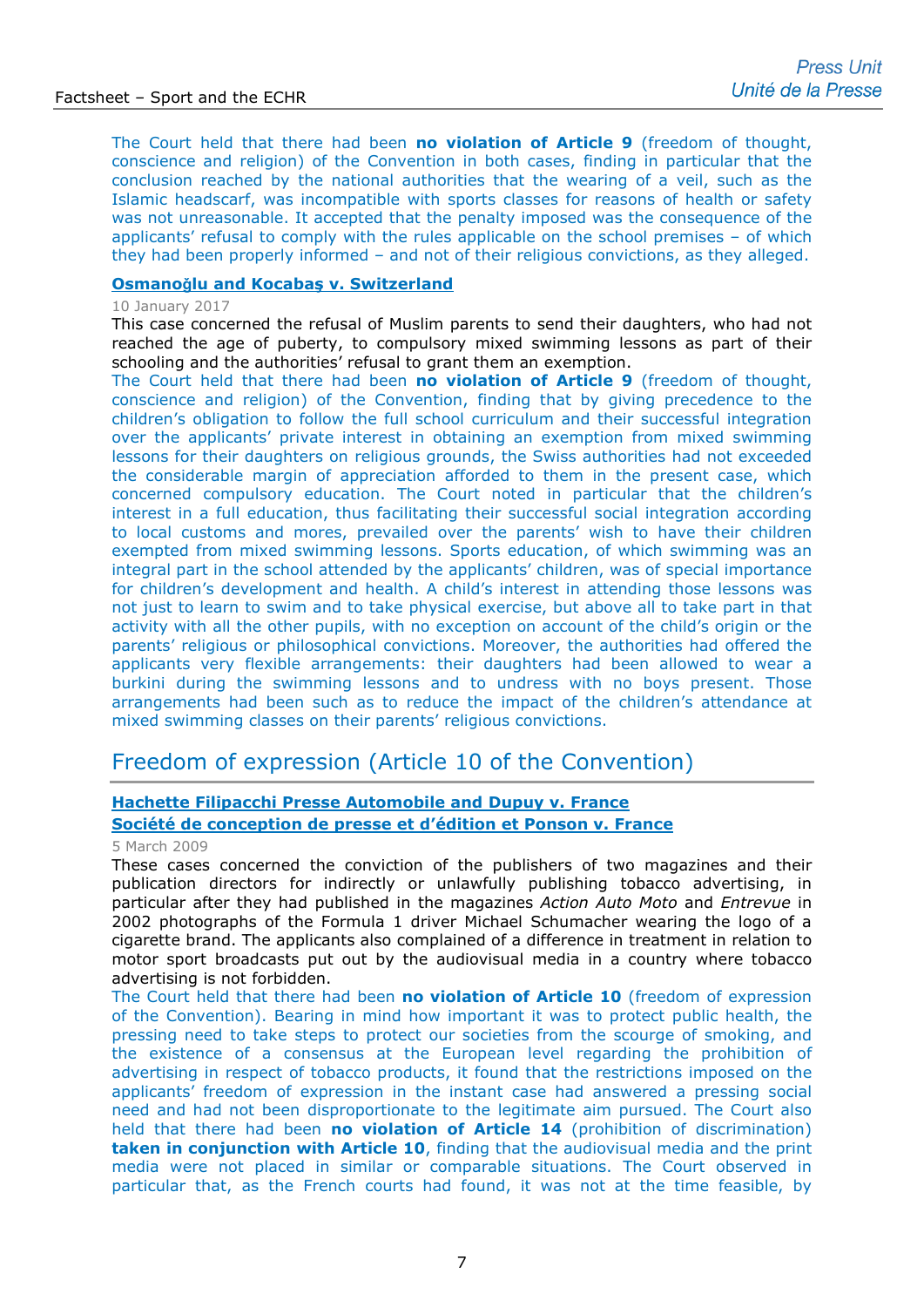technical means, to hide lettering, logos or advertisements on footage used by broadcasters. However, it was possible to refrain from taking photographs of such signs, or to conceal or blur them, on the pages of magazines. The Court further noted that, in connection with a dispute concerning footage of sports events shown several hours or days after it was recorded, the French Court of Cassation had confirmed that the live broadcasting of a race constituted the sole exception to the ban on the indirect advertising of tobacco products.

# **[Ressiot and Others v. France](http://hudoc.echr.coe.int/sites/eng-press/pages/search.aspx?i=003-4002892-4660808)**

#### 28 June 2012

This case concerned investigations carried out at the premises of *L'Equipe* and *Le Point* newspapers and at the homes of journalists accused of breaching the confidentiality of a judicial investigation. The authorities wanted to identify the source of the leaks in an investigation into possible doping in cycle racing. The applicants complained that the investigations against them had been carried out in violation of their right to freedom of expression.

The Court held that there had been a **violation of Article 10** (freedom of expression) of the Convention, finding that the French Government had not shown that a fair balance had been struck between the various interests involved and that the measures taken had not been reasonably proportionate to the legitimate aim pursued, having regard to the interest of a democratic society in ensuring and maintaining the freedom of the press. It noted in particular that the subject of the articles concerned – doping in professional sport, in this case cycle racing, – and related problems concerned a matter of public interest. Moreover, the articles answered a growing and legitimate public demand for information about doping in sport – particularly in cycle racing.

### **Šimunić [v. Croatia](http://hudoc.echr.coe.int/eng?i=002-12331)**

22 January 2019 (decision on the admissibility)

The applicant, a football player, was convicted of a minor offence of addressing messages to spectators of a football match, the content of which expressed or enticed hatred on the basis of race, nationality and faith. He submitted in particular that his right to freedom of expression had been violated.

The Court declared the applicant's complaint under Article 10 (freedom of expression) of the Convention **inadmissible** as being manifestly ill-founded, finding that the interference with his right to freedom of expression had been supported by relevant and sufficient reasons and that the Croatian authorities, having had regard to the relatively modest nature of the fine imposed on the applicant and the context in which he had shouted the impugned phrase, had struck a fair balance between his interest in free speech, on the one hand, and society's interests in promoting tolerance and mutual respect at sports events as well as combating discrimination through sport on the other hand, thus acting within their margin of appreciation. The Court noted in particular that the applicant, being a famous football player and a role-model for many football fans, should have been aware of the possible negative impact of provocative chanting on spectators' behaviour, and should have abstained from such conduct.

### **Sedat Doğan v. Turkey, [Naki et Amed Sportif Faaliyetler Kulübü Derneği v.](http://hudoc.echr.coe.int/eng-press?i=003-7022518-9473785)  Turkey [and Ibrahim Tokmak v. Turkey](http://hudoc.echr.coe.int/eng-press?i=003-7022518-9473785)**

#### 18 May 2021

These three cases concerned sports sanctions and financial penalties imposed on the applicants<sup>[2](#page-7-0)</sup> by the Turkish Football Federation (TFF) on account of statements to the media or messages posted or shared on social media, and the appeal proceedings lodged against those sanctions by the applicants before the Federation's Arbitration Committee. All the applicants called into question, in particular, the independence and impartiality of

<span id="page-7-0"></span><sup>&</sup>lt;sup>2</sup>. In the first case, the applicant was a member of the management board of Galatasaray football club at the relevant time; in the second case, the applicants were a professional footballer and a Turkish association operating as a sports club; and, in the third case, the applicant was a football referee at the time of the events in question.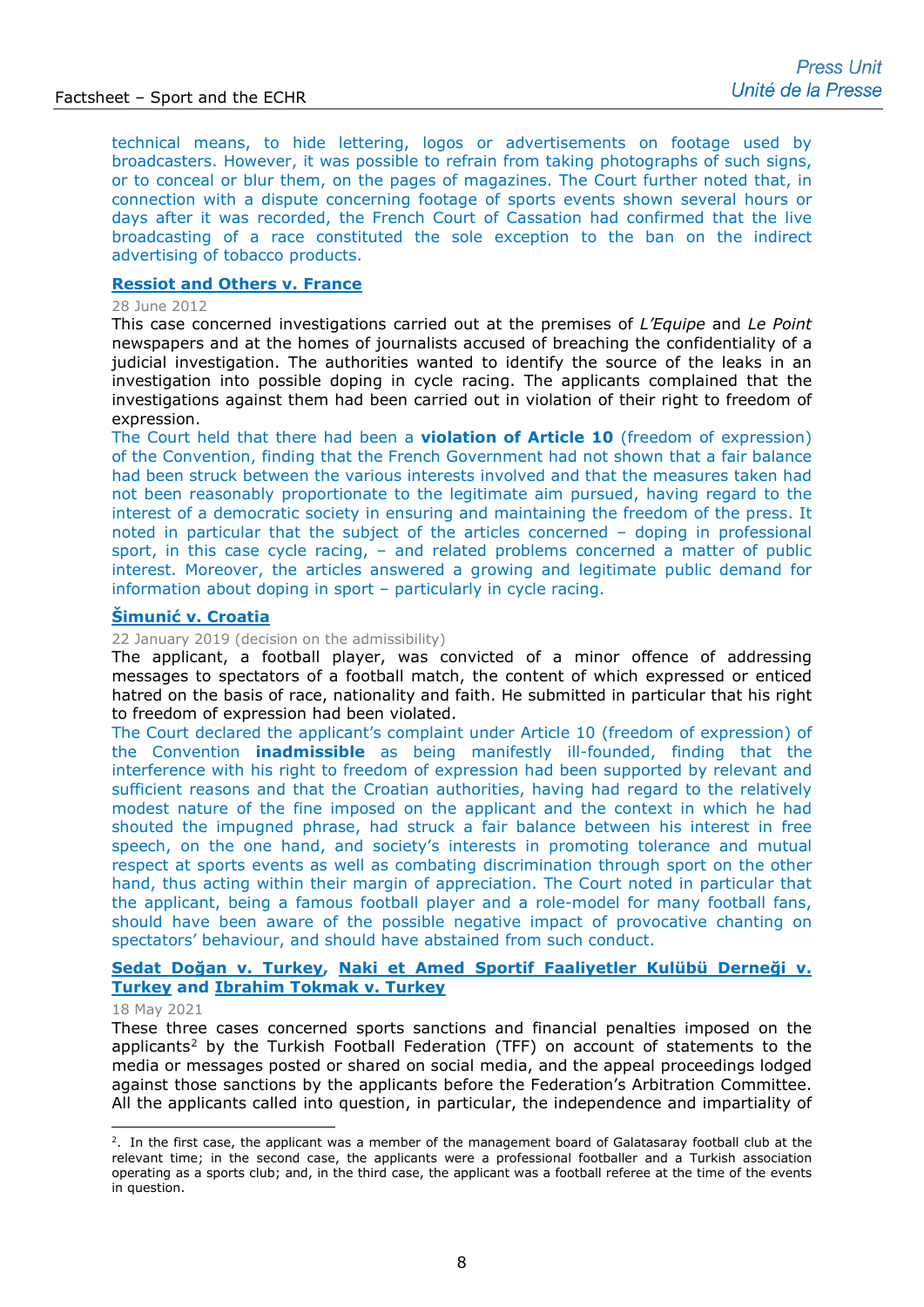the Arbitration Committee, from both an organisational and a financial perspective. They also alleged that the sanctions imposed on them had breached their right to freedom of expression.

In these cases, the Court held that there had been a **violation of Article 6 § 1** (right to a fair trial) of the Convention, on account of the Federation's Arbitration Committee's lack of independence and impartiality. Referring to its case-law in the *Ali Rıza and Others v. Turkey* judgment (see above, under "Right to a fair trial"), it noted structural deficiencies in the Arbitration Committee and the lack of adequate safeguards to protect the members of the Committee from outside pressure. In these cases, the Court also held that there had been a **violation of Article 10** (freedom of expression) of the Convention. In particular, it noted, in each of the three cases, that the reasoning given by the national bodies in their decisions to impose sanctions on the applicants demonstrated a failure to carry out an adequate balancing exercise between, on the one hand, the applicants' right to freedom of expression and, on the other, the right of the TFF's leadership to respect for their private lives and the other interests at stake, such as maintaining order and peace in the football community. In each of these cases, the Court considered that the national authorities had not carried out an appropriate analysis, having regard to all the criteria laid down and applied by the Court in its caselaw concerning freedom of expression. In the Court's view, the Turkish Government had not shown that the reasons given by the national authorities to justify the contested measures had been relevant and sufficient, and that those measures had been necessary in a democratic society.

# Freedom of assembly and association (Article 11 of the Convention)

# **[Association Nouvelle Des Boulogne Boys v. France](http://hudoc.echr.coe.int/sites/eng-press/pages/search.aspx?i=003-3461359-3895379)**

#### 7 March 2011 (decision on the admissibility)

This case concerned the dissolution by Prime Ministerial decree of a Paris Saint Germain (PSG) football team supporters' club after they unfurled an offensive banner in the stands at the French League Cup final between Lens, a team from North-West France, and PSG at the Stade de France stadium on 29 March 2008, which was broadcast live on television. The applicant association complained in particular of interference with its freedom of association.

The Court declared the application **inadmissible** as manifestly ill-founded. It noted in particular that the dissolution measure constituted an interference with the applicant's right to freedom of association which was prescribed by the Sporting Code and which pursued the legitimate aim of preventing disorder or crime. The Court further considered that the offences of which the applicant association was accused were particularly serious and prejudicial to public order. Moreover, the wording on the banner unfurled at the Stade de France stadium on 29 March 2008 had been particularly insulting towards a certain section of the population. The Court therefore found that the dissolution measure had been proportionate to the aim pursued.

### **"Les Authentiks" v. France and ["Supras Auteuil 91" v. France](http://hudoc.echr.coe.int/eng-press?i=003-5532736-6964210)**

#### 27 October 2016

This case concerned the dissolution of two Paris-Saint-Germain football team supporters' associations, following scuffles in which some of their members were involved on 28 February 2010, leading to the death of one supporter. The applicant associations submitted in particular that their dissolution had amounted to a disproportionate interference with their rights to freedom of assembly and association.

The Court held that there had been **no violation of Article 11** (freedom of assembly and association) of the Convention. As regards in particular the context in which the impugned measures had been decided, the Court accepted that the national authorities had justifiably considered that there was a "pressing social need" to impose drastic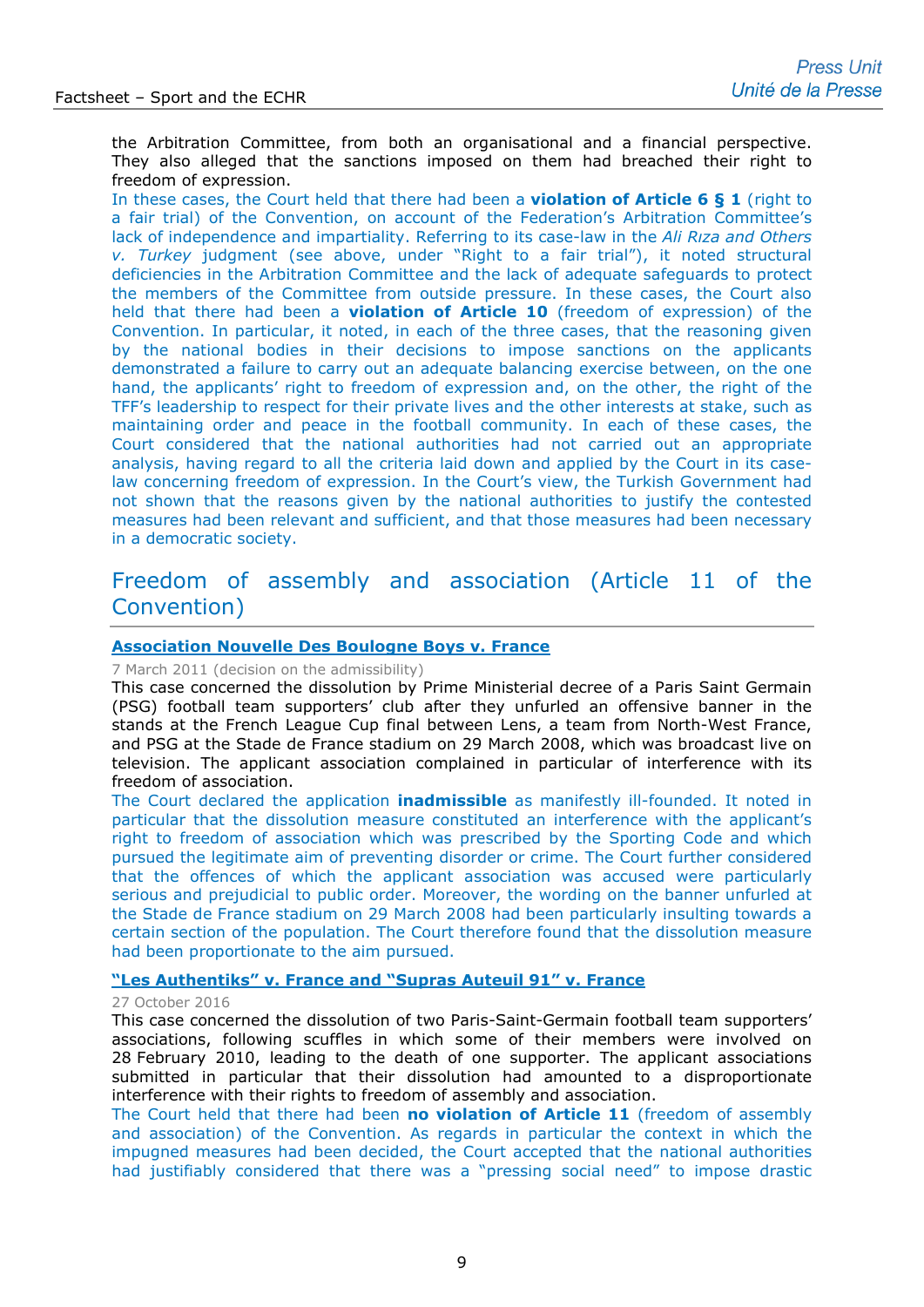restrictions on the groups of supporters, namely the measures impugned in the present case. The dissolution orders had therefore been necessary, in a democratic society, for the prevention of disorder and crime. The Court also emphasised that associations with the official aim of promoting a football club were less important than political parties in terms of democracy. Furthermore, it accepted that the scope of the margin of appreciation in matters of incitement to violence was particularly broad. In that regard, and in view of the context, the Court found that the dissolution orders could be considered proportionate to the aim pursued. The Court also held that there had been **no violation of Article 6** (right to a fair trial) of the Convention in the present case.

# Prohibition of discrimination (Article 14 of the Convention and Article 1 of Protocol No. 12 to the Convention)

# **[Hachette Filipacchi Presse Automobile and Dupuy v. France](http://hudoc.echr.coe.int/eng-press?i=003-2657405-2899610) [Société de conception de presse et d'édition et Ponson v. France](http://hudoc.echr.coe.int/eng-press?i=003-2657405-2899610)**

5 March 2009

See above, under "Freedom of expression".

# **Negovanović [and Others v. Serbia](https://hudoc.echr.coe.int/eng-press?i=003-7239759-9850842)**

#### 25 January 2021[3](#page-9-0)

This case concerned alleged discrimination by the Serbian authorities against blind chess players, its own nationals, who had won medals at major international events, notably in the Blind Chess Olympiad. Unlike other Serbian athletes with disabilities and sighted chess players who had attained the same or similar sporting results, the applicants had been denied certain financial benefits and awards for their achievements as well as formal recognition through an honorary diploma which, they alleged, had had a negative effect on their reputations.

The Court held that there had been a **violation of Article 1** (general prohibition of discrimination) **of Protocol No. 12** to the Convention, finding that there had been no objective and reasonable justification for treating the applicants differently on the basis of their disability. It noted, in particular, that while it was legitimate for the Serbian authorities to focus on the highest sporting achievements and the most important competitions in its award system, they had not shown why the high accolades won by the applicants, as blind chess players, were less significant than similar medals won by sighted chess players. The prestige of a game or a sport should not depend on whether it is practised by persons with or without a disability. Indeed, the Court pointed out that the Sporting Achievements Recognition and Rewards Decree itself, introduced by Serbia in 2016, which provided for a national recognition and rewards system consisting of an honorary diploma, a lifetime monthly cash benefit, and a one-off cash payment, had placed the Olympics and the Paralympics on an equal footing and thus regarded the achievements of disabled sportsmen and sportswomen as meriting equal recognition. Moreover, the distinction between Olympic and non-Olympic sports which had been used as an argument by the Serbian Government was of no relevance since the Chess Olympiad for sighted chess players, which was among the listed competitions in the decree, was neither part of the Olympic nor the Paralympic Games.

#### **Pending application**

# **[Semenya v. Switzerland \(no. 10934/21\)](http://hudoc.echr.coe.int/eng?i=003-7021287-9471834)**

Application communicated to the Swiss Government on 3 May 2021 See above, under "Prohibition of inhuman or degrading treatment".

<span id="page-9-0"></span> $3.$  This judgment will become final in the circumstances set out in Article 44 § 2 (final judgments) of the [European Convention on Human Rights.](http://www.echr.coe.int/Documents/Convention_ENG.pdf)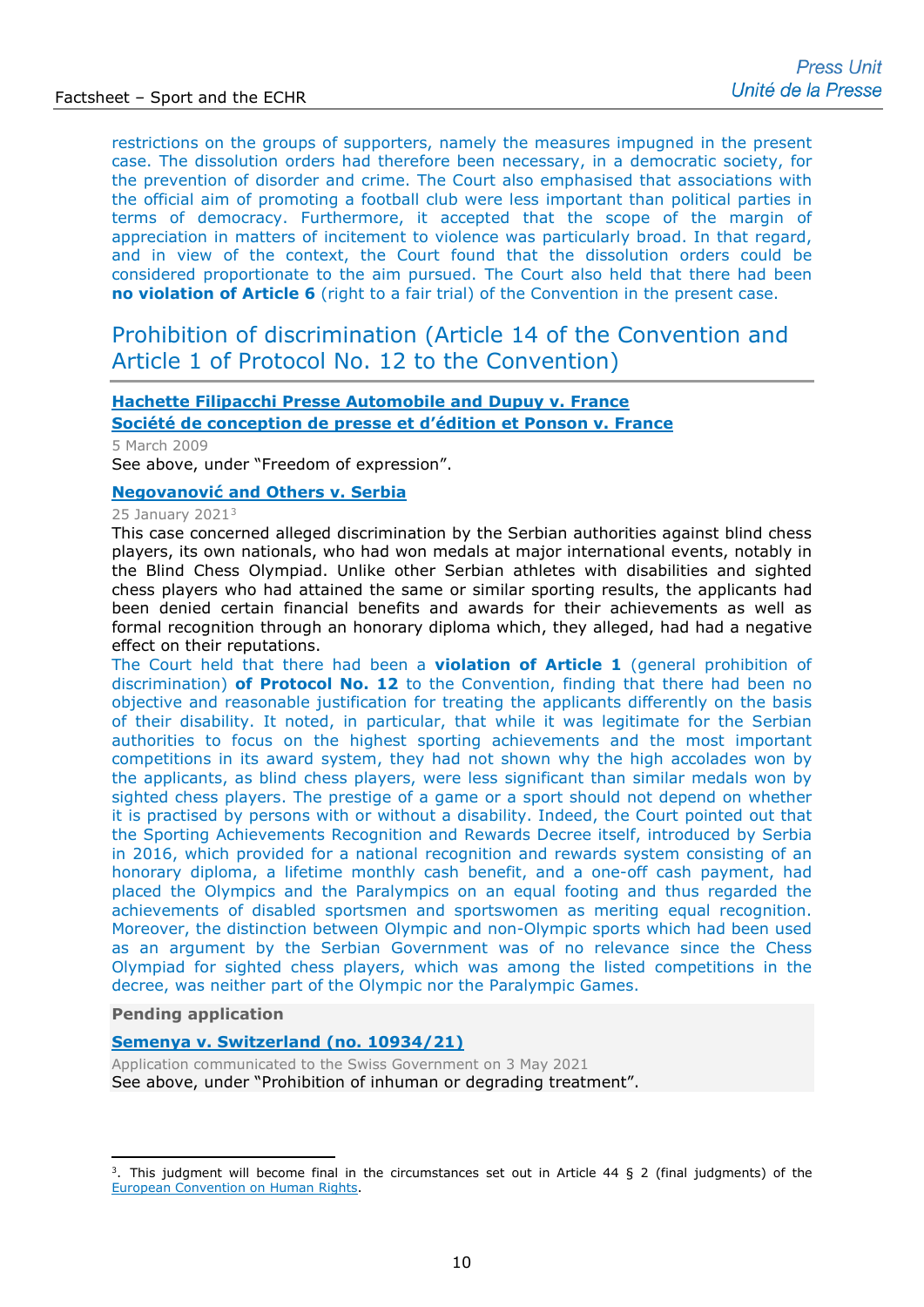# Protection of property (Article 1 of Protocol No. 1)

# **[Herrmann v. Germany](http://hudoc.echr.coe.int/eng?i=003-4000172-4656485)**

26 June 2012 (Grand Chamber)

This case concerned a landowner's complaint about being forced to accept hunting on his premises, even though he was morally opposed to hunting. In his view such obligation amounted in particular to a violation of his right to the peaceful enjoyment of his possessions.

The Court held that there had been a **violation of Article 1** (protection of property) **of Protocol No. 1** to the Convention, finding that the obligation to tolerate hunting on their property imposed a disproportionate burden on landowners who were opposed to hunting for ethical reasons.

*See also*: *[Chassagnou and Others v. France](http://hudoc.echr.coe.int/eng-press?i=003-68426-68894)*, judgment (Grand Chamber) of 29 April 1999; *[Schneider v. Luxembourg](http://hudoc.echr.coe.int/eng?i=001-81507)*, judgment of 10 July 2007.

# Freedom of movement (Article 2 of Protocol No. 4)

**[Fédération Nationale des Syndicats Sportifs \(FNASS\) and Others v. France](http://hudoc.echr.coe.int/eng-press?i=003-5977677-7646084)** (see also above, under "Right to respect for private and family life and home")

#### 18 January 2018

This case concerned the requirement for a targeted group of sports professionals to notify their whereabouts for the purposes of unannounced anti-doping tests. The applicants submitted in particular that the whereabouts requirement was incompatible with their freedom of movement.

The Court held that Article 2 (freedom of movement) of Protocol No. 4 was inapplicable in the present case and declared the complaint **inadmissible** as being incompatible *ratione materiae*. It noted in particular that the applicants were obliged to notify the French Anti-Doping Agency of a daily time slot of sixty minutes in a precise location where they would be available for an unannounced test. The location was freely chosen by them and the obligation was more of an interference with their privacy than a surveillance measure. The Court took note of the domestic courts' decisions not to characterise the whereabouts requirement as a restriction on freedom of movement and to distinguish between the ordinary and administrative courts in terms of the jurisdiction for such testing. The Court thus took the view that the measures at issue could not be equated with the electronic tagging that was used as an alternative to imprisonment or to accompany a form of house arrest. Lastly, the Court found that the applicants had not been prevented from leaving their country of residence but had merely been obliged to indicate their whereabouts in the destination country for the purposes of testing.

# Right not to be tried or punished twice (Article 4 of Protocol No. 7)

# **[Seražin v. Croatia](http://hudoc.echr.coe.int/eng-press?i=003-6244411-8122824)**

9 October 2018 (decision on the admissibility)

This case concerned the measures used in Croatia to fight against hooliganism. The applicant complained more precisely that he had been prosecuted and convicted twice for causing disorder at a football match in 2012, first in minor offence proceedings and then in proceedings banning him from attending sports events.

The Court declared the application **inadmissible**, finding that Article 4 (right not to be tried or punished twice) of Protocol No. 7 did not apply in the applicant's case because he had not faced a criminal charge in the second set of proceedings. The measure applied in those proceedings had not involved a fine or his being deprived of his liberty, and had essentially been to prevent him from committing further violence, rather than to punish him a second time for the offence of hooliganism.